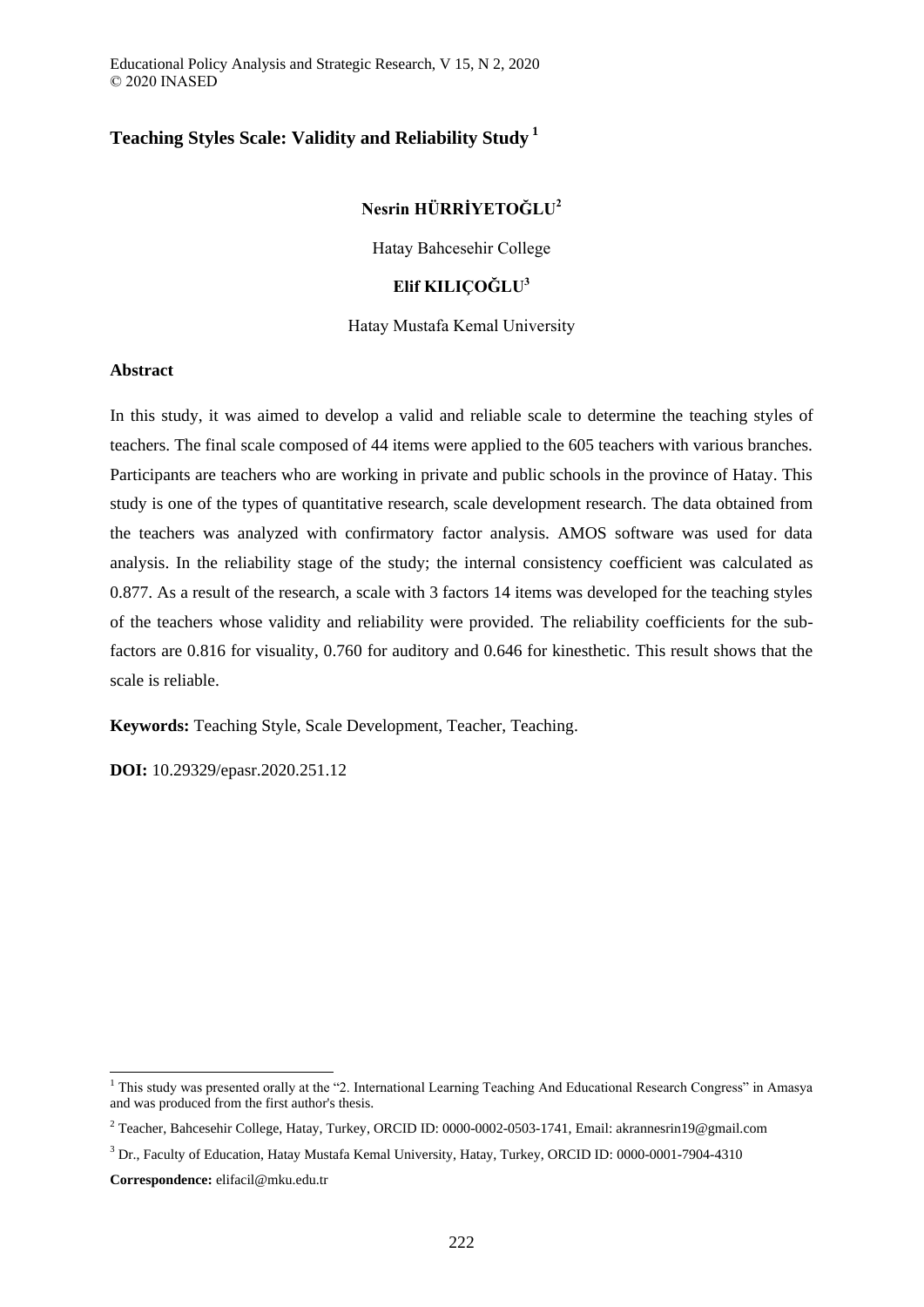### **Introduction**

It is thought that the educational process is based on mutual communication and interaction and that the realization of learning is valuable in terms of quality. Information about individual differences in education and the learning of individuals in different ways is a knowledge dating back to 2500 years ago (Simsek, 2007). Different forms of learning still affect the education and training process and led to the search for various solutions in terms of more qualified learning. Considering the reasons for the reflection of the teachers' performance, attitudes and behaviors in the classroom atmosphere to the students, it can be said that the teacher may have a positive and negative effect on the education-training process. The importance of teacher-student interaction in terms of classroom atmosphere and mutual adaptation is a situation revealed by some studies (Sovyanhadi and Cort, 2004; Balderstone, 2005; Artvinli, 2010). Learning and teaching styles play an important role in providing this quality (Guven, Polat, Yıldızer, Sonmez and Yetim, 2016) also increases motivation (Veznedaroglu, 2005). This helps students to achieve high-quality learning. In addition, according to Simsek (2002), the academic achievement of students is directly proportional to the harmony between learning styles and learning activities. Therefore, the factor that determines the way of teachers will bring their students to the achievements targeted in the curriculum is their knowledge of the field they have and their preferred teaching methods (Unal, 2017). In addition to focusing on the diversity of learning activities and the factors affecting the learner's learning style, it can be said that the teacher's teaching style contributes to the process. Based on the learner-teacher interaction, the teaching style of the teacher, as well as the learner's learning style, is important for the formation of a quality education environment. According to Soloman and Felder (2005), it is important to know the teaching styles of the teachers in order to increase the permanent knowledge acquisition of the students and to provide a more qualified teaching environment.

Students may have difficulty in adapting to the course during the learning process, maybe bored, may not be able to exhibit their academic proficiency (Felder and Silverman, 1998; Felder and Henriques, 1995). Because of these possible situations, regarding the harmony between the teacher's teaching style and the learner's learning style in the education and training process, it is valuable to ensure the permanence of knowledge. In order to ensure this harmony, different models and different questionnaires and scales have been developed in order to determine the teaching styles of teachers. Some scales were developed by the researchers were adapted to Turkish (Karatas, 2004; Ertekin, 2005; Uredi, 2007; Ince and Hunuk, 2010; Artvinli, 2010). Although different measurement tools developed in the context of different theoretical foundations in the world (Brostrom, 1979; Dunn and Dunn, 1979; Kolb, 2005; Keefe and Ferrell, 1990; McCarty, 1997; Reid, 1987; Soloman and Felder, 2005) It was stated that the number of limited (Guven, Cardak, Sever and Vural, 2008). In this study, it is believed that teachers' internalization of the course acquisitions in the classroom will be supported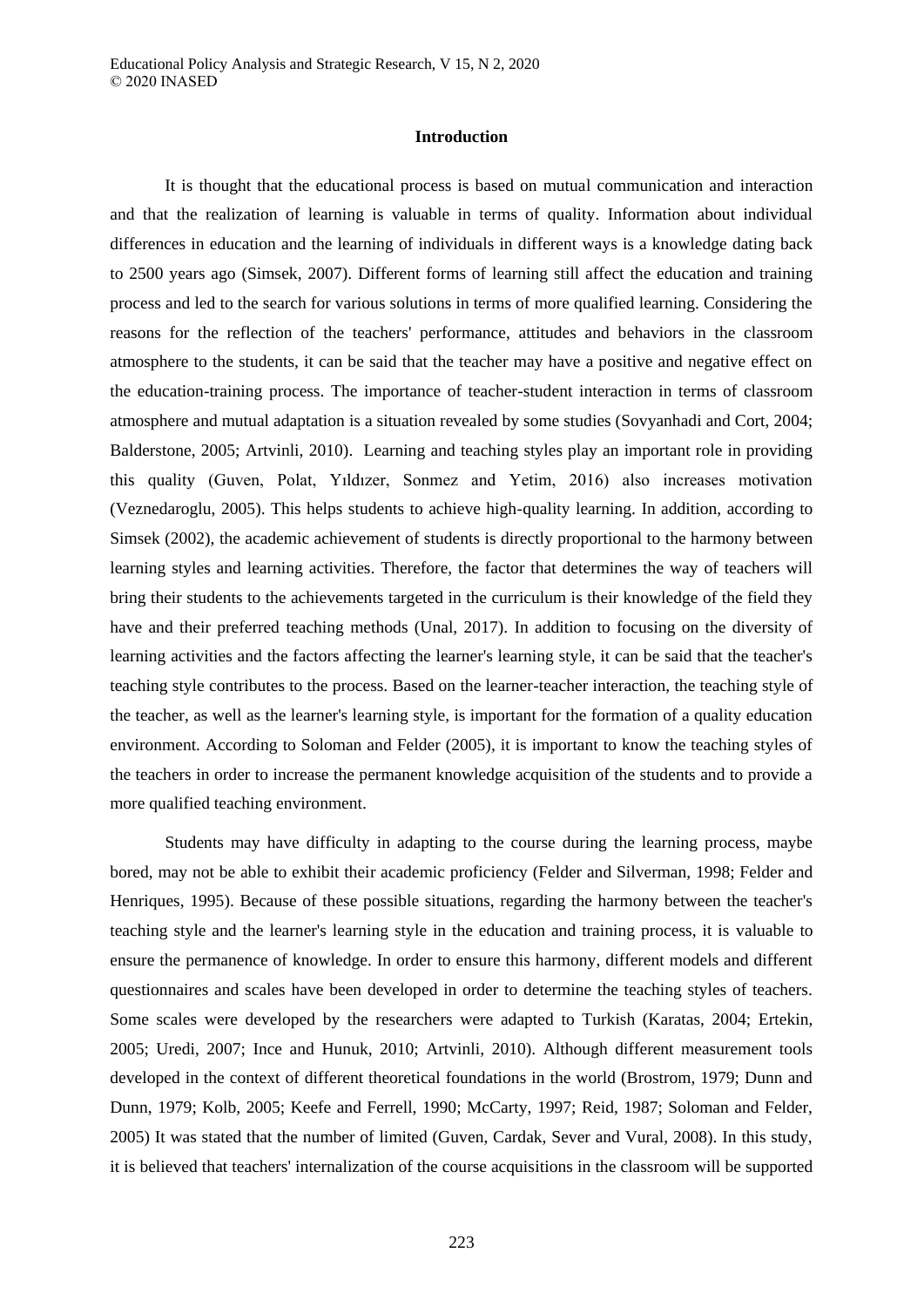by the students while students are able to realize their preferences and orientations in this process. Thus, this study is thought to contribute to the literature due to the limited number and type of scale were developed and were adapted to teaching styles in the literature. The fact that the existing scales are not sufficient in the literature and that the existing scales are in English in terms of the publication language limits the researchers interested in this subject. For the purpose, the following question was sought in the research: 1. Is the scale developed to determine teachers' teaching styles valid and reliable?

#### **Review of Literature**

Style study was based on a period of time from 1940s to 1970s (Bayraktar and Otrar, 2007). The study on learning styles was first introduced by Rita Dunn in 1960 (Boydak, 2017, p. 3). After the 1970s, the concept of style has become more widespread and has been included in education topics and research as learning style and theories (Rayner and Riding, 2013). This situation also paved the way for investigating the relationship between individual differences and diversity in learning. Rita Dunn, who published her article "Learing Styles, Teaching Styles" in 1975, explained how the process should be directed for both the learner and the teacher during the learning-teaching process.

In the literature, there were definitions made by different researchers related to teaching style (Ekici, 2003; Ellis, 1979; Grasha, 2002). It has been seen that the keywords are widely used. Fischer and Fischer (1979), one of these researchers, defined the teaching style as the instructional behaviors that a teacher adopted and consistently displayed in the teaching process. Grasha (2002), on the other hand, defines the teaching style as the attitudes and behaviors that the teacher does or does not manifest.

Studies have been done on how the concept of style affects the individual's learning and in what direction it has developed. Thus, it has been revealed that the differentiation of the individual's learning is the result of the different structures they possess. In this field, academic studies have been conducted on various learning styles that have continued until today. Orak (2015) investigated the frequency of learning styles used in academic studies between 2000 and 2013 for learning styles developed in his study. As a result of this research, it has been found that the most used learning style is Kolb Learning Style and Grasha and Riechman Learning Style. Similarly, Acil and Hurriyetoglu (2018) examined the studies that can be reached between 2000-2017 in their studies on the frequency of use of learning style models used in Mathematics, Science and Turkish lessons. As a result of the study, it was concluded that Kolb learning style was used more widely. After the Kolb learning style, Grasha and Riechman learning style, McCharty learning style and Dunn and Dunn learning style are the most widely used learning style. In the studies conducted from past to present, there are studies that support teachers to teach with the style they have learned (Dunn and Dunn, 1979; Stitt-Gohdes, 2001). The attitudes and behaviors that the teacher exhibits with the method-technique used in the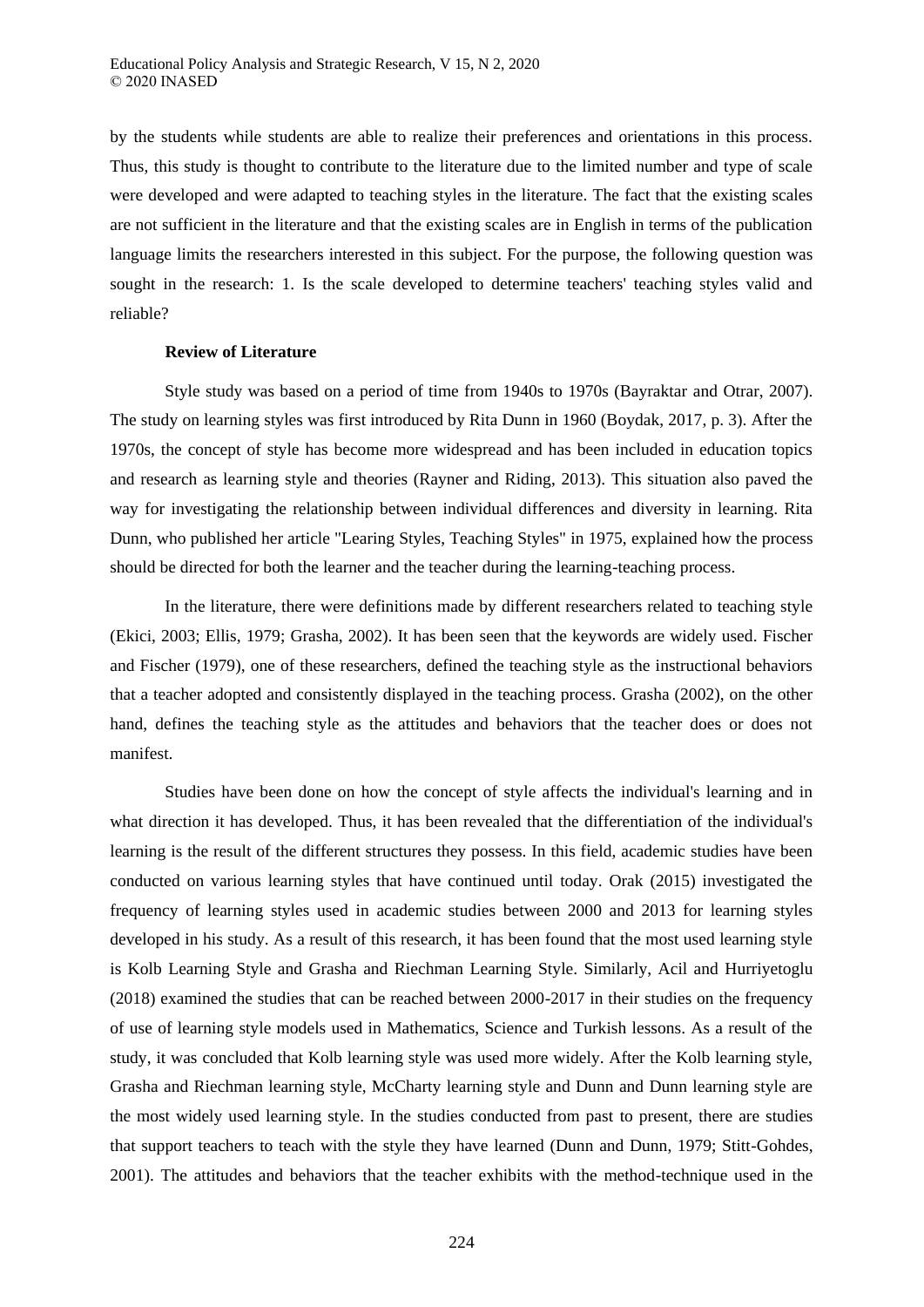teaching process constitute the style of the teacher. It is supported by studies where each teacher has a unique teaching style (Dressel and Marcus, 1982; Woods, 1995; cited Bilgin and Bahar, 2008).

After the launch studies for their teaching and learning styles in Turkey, in order to ensure the achievement of learning acquisitions and learning to make permanent, scale development and adaptation studies in this area have been made (Beceren, 2004; Yılmaz, 2004; Hasırcı, 2007). Moreover, the adaptation of the scales developed abroad to Turkish is also preferred (Saban, 2002; Bilgin, Uzuntiryaki ve Geban, 2002; Karatas, 2004; Uredi, 2006; Ertekin, 2005; Artvinli, 2010; İnce ve Hunuk, 2010; Sarıtas ve Sural, 2010). The scale adapted for the teaching styles Turkey was seen that the scale most Grasha Teaching Style Model (Guven, Polat, Yıldızer, Sonmez ve Yetim, 2016). This scale has been used in different studies in Turkey (Bilgin, Uzuntiryaki and Kebler, 2002; Karatas, 2004; Uredi (2007), Saritas and Sural, 2010). For example, Uredi (2007) investigated the power of classroom teachers' perceptions of the teaching profession to predict their preferred teaching styles.

### **Method**

### **Research Model**

In this study, it was aimed to develop a valid and reliable scale to determine the teaching styles of teachers. This study was included in the quantitative research model as it was a scale development study and analyzed by quantitative methods. Muijs (2004) defines the quantitative research method as a form of research that enables observations and measurements to be observed objectively and also expressed by numerical data (pp. 1-2). In addition, quantitative research patterns can be defined as the examination of numerical and concrete data (Macmillan and Schumacher, 2010, p. 21). Numerical and concrete data give objective quality to the studies. With this feature, the data is collected by the quantitative method provides access to a large number of participants (Greene, Krayder and Mayer, 2005). The fact that the number of participants in qualitative research studies is higher than the sample group makes the quantitative research method more reliable. In the light of this information, it is considered appropriate to explain this study as a scale development study in order to determine the teaching styles of teachers in the non-experimental design category suitable for quantitative research design.

### **Participants**

In the literature, it was emphasized that the sample should be at least 5 times the number of items used in the scale (Bryman and Cramer, 2001; Children, 2006). Comrey and Lee (1992) said that 500 samples were very good, 1000 samples were perfect. In this study, a total of 605 teachers (299 males and 306 females) were found in Turkish, Science and Technology, Biology, Chemistry, Physics, Mathematics, English, Classroom Teacher, Kindergarten Teacher, Language, Expression, Primary,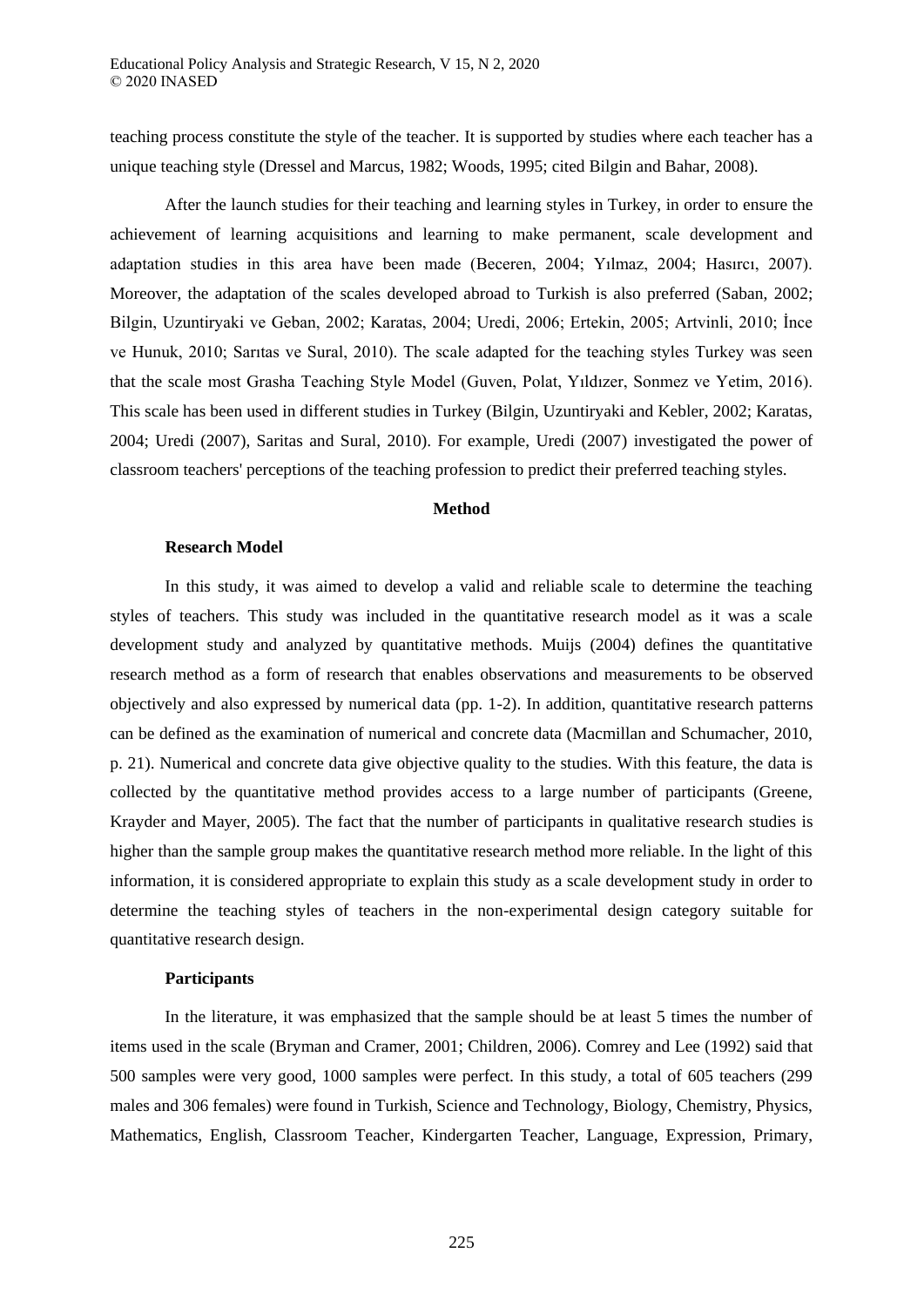Secondary and Secondary Schools. Since the number of items in this study was 44, it can be stated that 605 teachers are sufficient. It is important that teachers volunteer to work.

| Gender                  | Frequency | Percent $(\% )$ |
|-------------------------|-----------|-----------------|
| Female                  | 306       | 50.6            |
| Men                     | 299       | 49.4            |
| Total                   | 605       | 100             |
| <b>Education</b> status |           |                 |
| <b>Associate Degree</b> | 44        | 7.3             |
| License                 | 500       | 82.6            |
| Master's Degree         | 46        | 7.6             |
| PhD                     | 1         | 0.2             |
| Set                     | 14        | 2.3             |
| Total                   | 605       | 100             |
| Years of experience     |           |                 |
| $1-5$ years             | 105       | 17.4            |
| 6-10 years              | 83        | 13.7            |
| $11-15$ years           | 126       | 20.8            |
| $16-20$ years           | 159       | 26.3            |
| 26 years and older      | 132       | 21.8            |
| Total                   | 605       | 100             |
| Where a teacher's work  |           |                 |
| Province center         | 319       | 52.7            |
| City center             | 159       | 26.3            |
| Town/Town               | 41        | 6.8             |
| Village                 | 86        | 14.2            |
| Total                   | 605       | 100             |

**Table 1.** Demographic characteristics of the teachers

When Table 1 is examined, it is seen that 82.5% of the sample consists of 605 teachers who have a bachelor's degree and represent the majority. It was determined that the number of teachers who graduated from the doctoral program in the same department constitutes 0.2% of the sample and the proportion constitutes a minority. When the years of experience of the teachers are examined, it can be said that they constitute the majority of the votes with a maximum of 26.3% between the ages of 16-20 and 13.7% of the teachers with 6-10 years of experience. Finally; When the places where the teachers work are examined, it can be said that the ratio of teachers working in the city center is 52.7% more than the other places.

### **Data collection tool and process**

At the stage of forming the theoretical framework of the teaching style scale, studies and scales related to teaching styles were examined in the literature (Adams, 2000; Artvinli, 2010; Dunn and Dunn, 1979; Ellis, 1979; Ekici, 2003; Eskici, 2008; Fischer and Fischer, 1979; Felder and Siverman, 1988; Felder and Henriques, 1995; Gencel, 2013; Grasha, 2002; Huang, 2009). While constructing the theoretical framework of the scale, the dimensions that affect teachers' teaching styles were taken into consideration and these dimensions were prepared by taking into consideration the studies examined in the literature (Artvinli, 2010; Uredi, 2007; Yılmaz, 2004). The three factors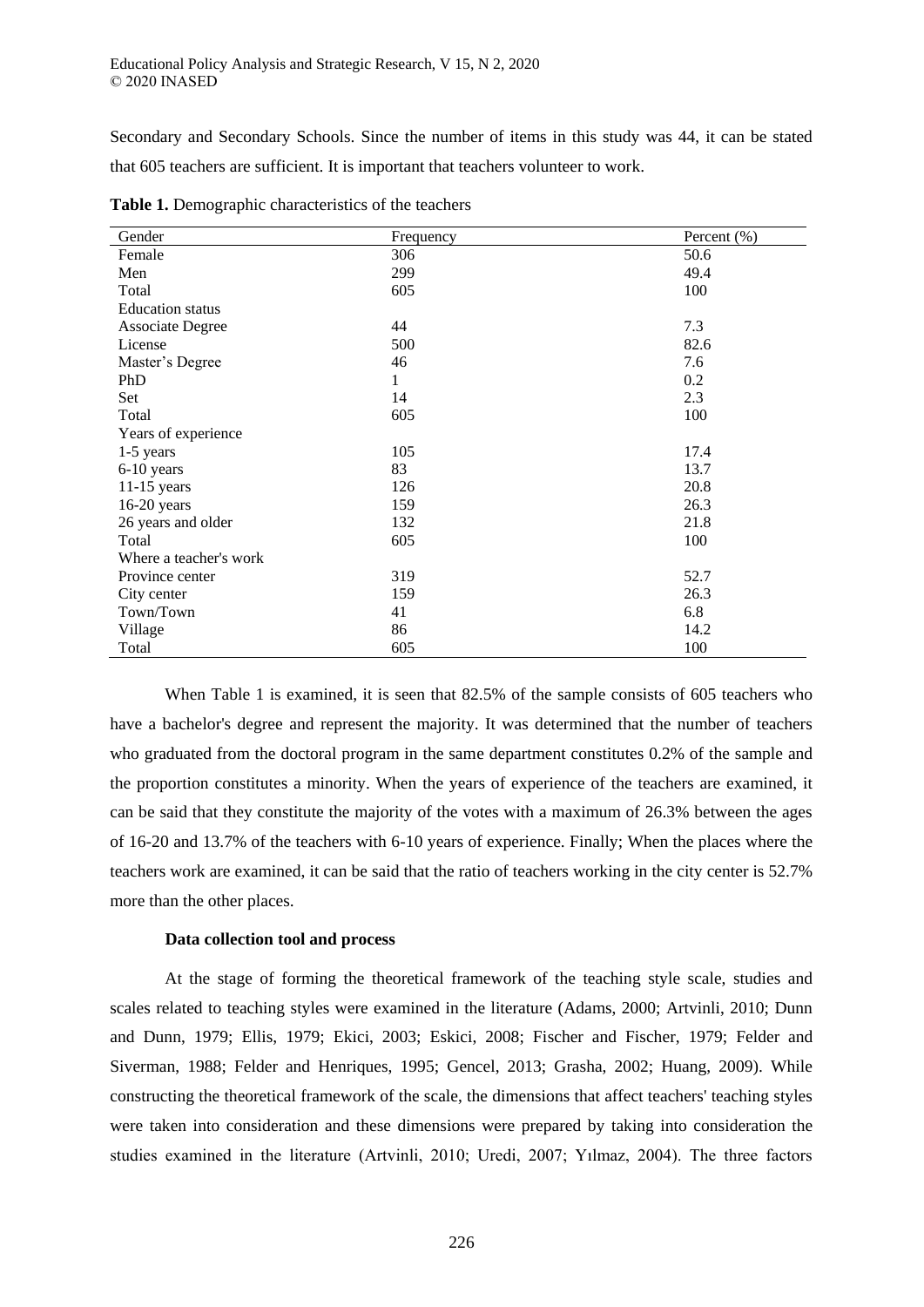included in the scale and found in Yılmaz (2004) study are also included in this study. These are visual, auditory and tactile/kinesthetic categories.

Scale preparation process is not a random process and it was a systematic process involving certain stages. These stages consist of similar items in many scale studies. For example, the process, which first started with the researches about the theoretical framework of the related scale, was followed by a sequence of form and substance pool, application of expert opinion, pre-application, and arrangement of the scale, validity and reliability analyzes and finalization of the scale (Karasar, 2006; İlhan, Sekerci, Sozbilir and Yıldırım, 2013). In the study, the steps mentioned above are taken into consideration and the actions of each stage are given below under separate titles.



**Figure 1.** Scale development stages (İlhan, Sekerci, Sozbilir and Yıldırım, 2013)

### **Creation of Scale Format**

After forming the theoretical framework of the scale, it was tried to decide which format the scale would be. Teachers' teaching style scale was formed in a 5-point Likert type format. The degree of teachers' participation in statements was determined as 'Strongly Disagree (1), Disagree (2), Undecided (3), Disagree (4), Strongly Agree (5)'. Using the data obtained from the literature review, a pool of 44 items was created. The expression of 3 scale items is negative (K/T 9, K/T 10, K/T 13) and the others are positive (see Table 3). The items in the prepared draft form are given in Table 3. The scale form is divided into three categories: visual, auditory, kinesthetic/tactile. In the code column in Table 3, "V" is used for visual, "A" audio, "K/T" kinesthetic/tactile items.

## **Applying Expert Opinion**

Expert opinion was taken to evaluate the scale items' ability to reveal the teaching styles of teachers. Help was received from two academicians and teachers from 4 different branches. One-to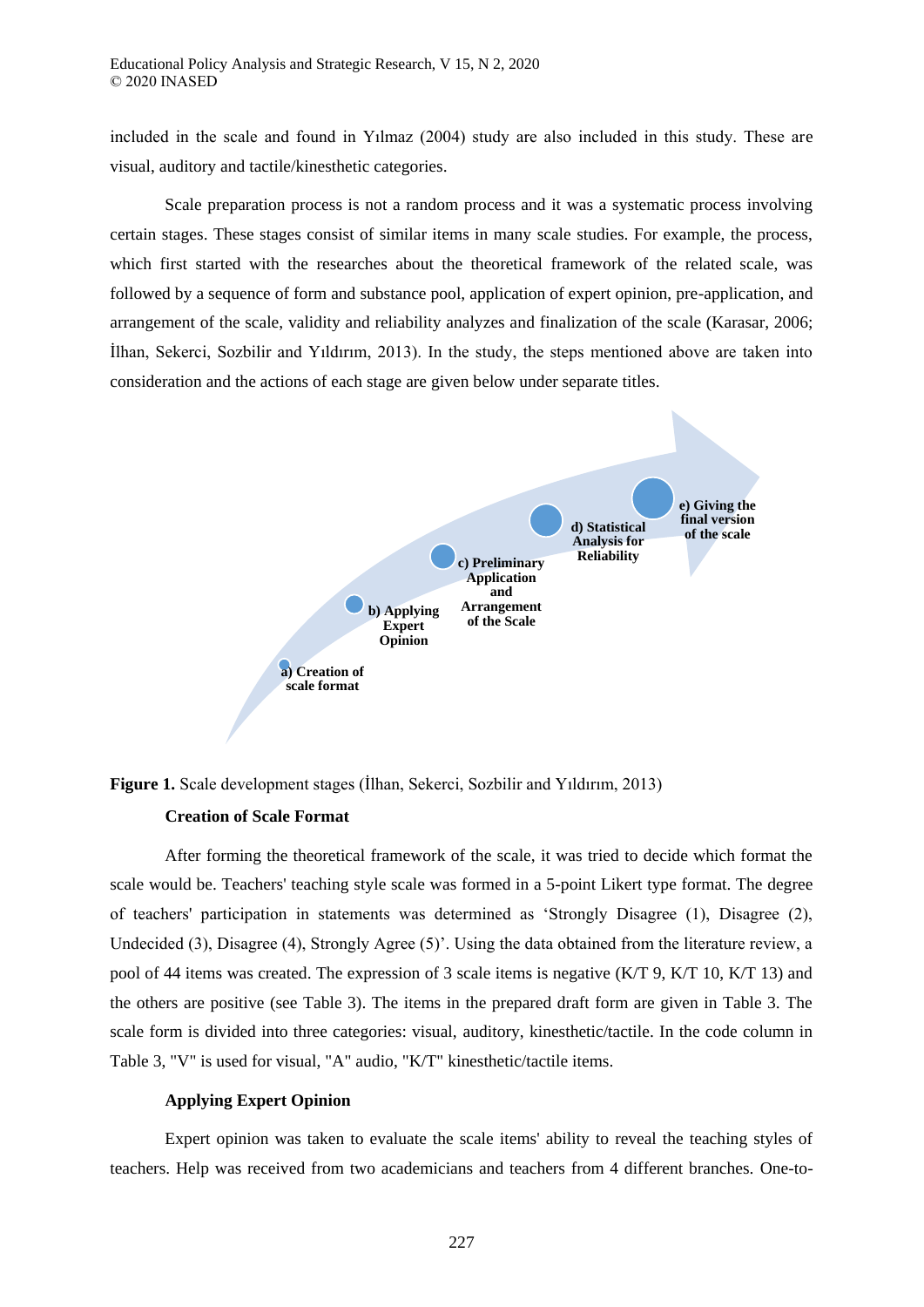one interviews were conducted with the instructors, and the opinions of the instructors were taken on issues such as the form and content of the items, the intelligibility of the expressions, question formats. In addition, some corrections were made by taking into consideration the opinions and suggestions of 40 teachers participating in the pilot application. In the light of the application, evaluations were made and the scale items were finalized with expert suggestions.

### **Preliminary Application and Arrangement of the Scale**

The pilot application of this study was applied to 40 teachers who are working in a private school in Hatay in the 2017-2018 academic year between 09.04.2018 and 13.04.2018.

### **Statistical Analysis for Reliability**

In the validity and reliability phase of this study, Cronbach's Alpha value was used for internal consistency taking into consideration the observations, teacher feedback and expert opinions in the pilot study. Cronbach's Alpha explains the correlation value due to the correlation between the items (Durmus, Yurtkoru, and Zinko, 2016, p. 89). When the relationship level in the literature is examined, if the Cronbach's Alpha value is 0.70 and above, it is accepted that the scale is reliable, and because of the low number of items, this limit can be accepted as 0.60 and above (Durmus, Yurtkoru and Cinko, 2016: 89). After entering the data into the SPSS program, randomly selected scale items were checked by another researcher to confirm whether or not the data was missed by the researcher. Then, the consistency of the results of the two researchers was examined.

#### **Giving the Final Version of the Scale**

The scale developed in this study was finalized as a likert-type scale consisting of 14 items in total by conducting expert opinions, validity and reliability analyses. The expression of all items in the scale is positive. Although there were negative items in the draft scale of 44 items, negative statements were eliminated as a result of the analysis.

### **Data Analysis**

The data obtained in this study were analyzed by factor analysis. The purpose of the factor analysis is to determine the construct validity of the scale and to decide the items to be included in the scale. Factor analysis is performed in two ways: exploratory factor analysis (EFA) and confirmatory factor analysis (CFA). CFA evaluates a priori hypotheses and is largely driven by theory while EFA is to identify factors based on data and to maximize the amount of variance required (İlhan, Sekerci, Sozbilir, and Yıldırım, 2013). In scale development studies, the general structure of EFA is first revealed, CFA is made to the newly arranged structure obtained after necessary adjustments. The purpose of the CFA is to test the accuracy of the structure obtained (Bryman and Cramer, 1999; Buyukozturk, 2010). If the structure obtained by EFA is a structure that is sharply drawn in the literature, then the data can be made directly by CFA and validation can be made. As a matter of fact,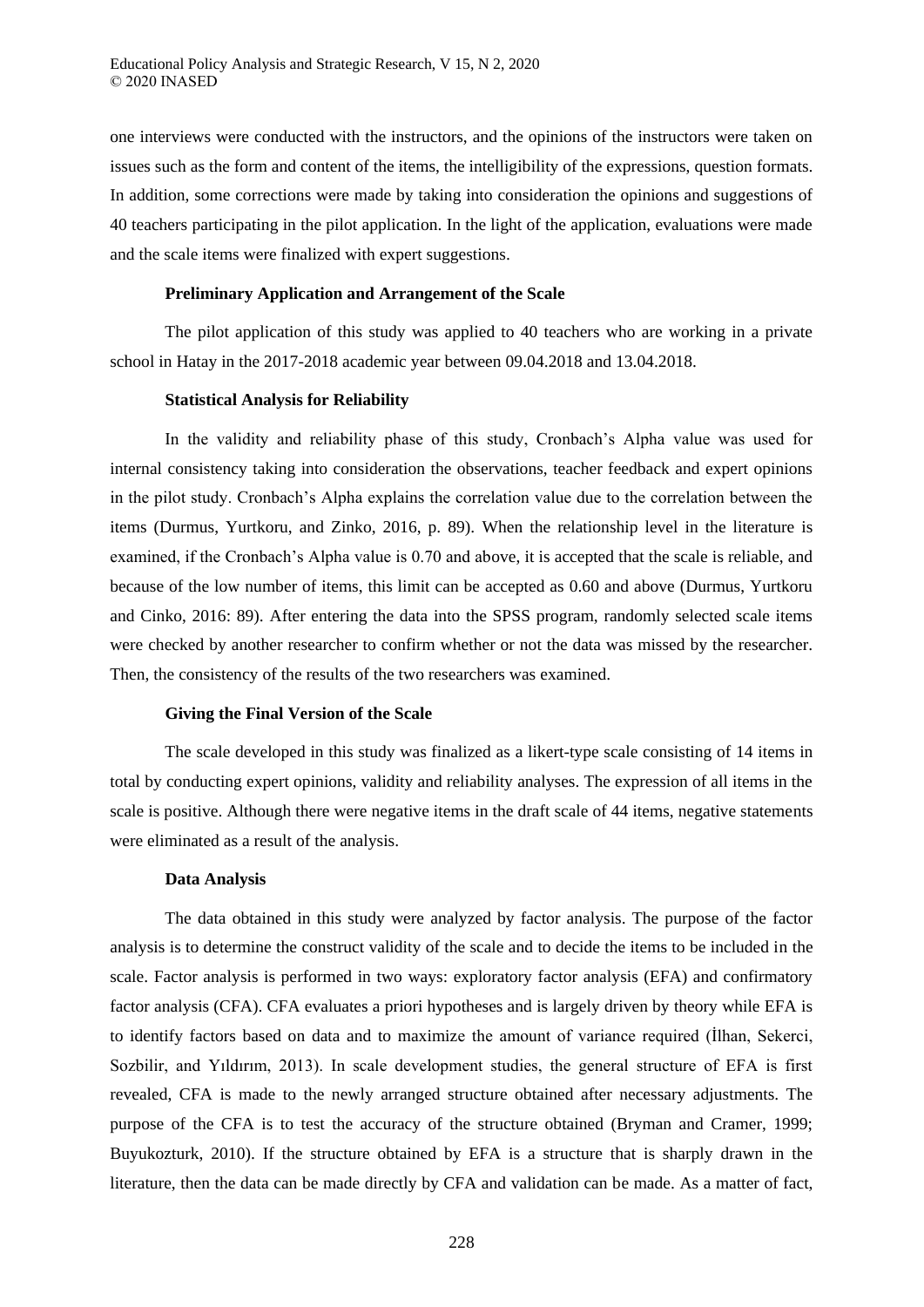Simsek (2007) argues that in the literature, if only a study with both EFA and CFA has been performed, it is sufficient to perform only CFA and Yılmaz (2004) as an example. In this study, 45 English teachers who are working in Anatolian high school were studied and the scale was gathered under four factors. According to Simsek (2007), these factors are more commonly used in the literature and it is more appropriate to perform CFA than to find these factors again. Visual, auditory and tactile / kinesthetic factors are included in the scale of teaching styles in this study and these factors are widely used in the literature. Therefore, it was considered that it would be more appropriate to perform CFA without the EFA on the data collected. The CFA for the developed target scale was performed with the Analysis of Moment Structures (AMOS) program. In structured CFA analysis, it is possible to correct the relationship between computer and multimedia by eliminating it (Yıldız and Bulut, 2015) and adjust the filtered analysis in this chamber of the scale according to the substances related to the substance or the items in the CFA analysis.

### **Scoring of the scale**

Since the scale is of 5-point likert type, minimum 1 and maximum 5 points are obtained. After developing the scale, the experiment was conducted by the researchers and it was clarified how the score obtained from the scale should be interpreted. For example, Burcu teacher's application results are as follows:

| Kinesthetic/<br>tactile |    |   |    | Visual |               |               |               | Auditory       |   |   |     |   |   |          |     |
|-------------------------|----|---|----|--------|---------------|---------------|---------------|----------------|---|---|-----|---|---|----------|-----|
| Teacher                 | M1 | M | M1 | Ort    |               | M M           | M             | M              | M | M | Ort | М | М | M M<br>M | Ort |
|                         |    |   | 4  |        |               |               | $\Delta$      | $\overline{4}$ |   |   |     |   |   | 8<br>4   |     |
| Burcu                   |    |   | 4  | 4.6    | $\mathcal{L}$ | $\mathcal{L}$ | $\mathcal{D}$ | $\mathcal{L}$  | 5 | 5 | 5.0 |   |   |          |     |

**Table 2.** Teaching Style Scale Teacher Application Data Findings

Table 2 shows that Burcu teacher's tactile/kinesthetic average is 4.6, the visual average is 5.0 and the auditory average is 3.8. This means that the scores obtained in this scale will be interpreted according to the weighted total score in each category. Here, it can be interpreted that the Burcu teacher received a certain score in the entire category, but the visual style was higher than the others.

## **Findings**

In this part of the study, analyses are explained in detail. Firstly, findings about scale items and then findings about validity and reliability are given in order.

## **Findings Related to Scale Items**

Table 3 shows the items included in the 44-item draft scale of the Teaching Style Scale (TSS).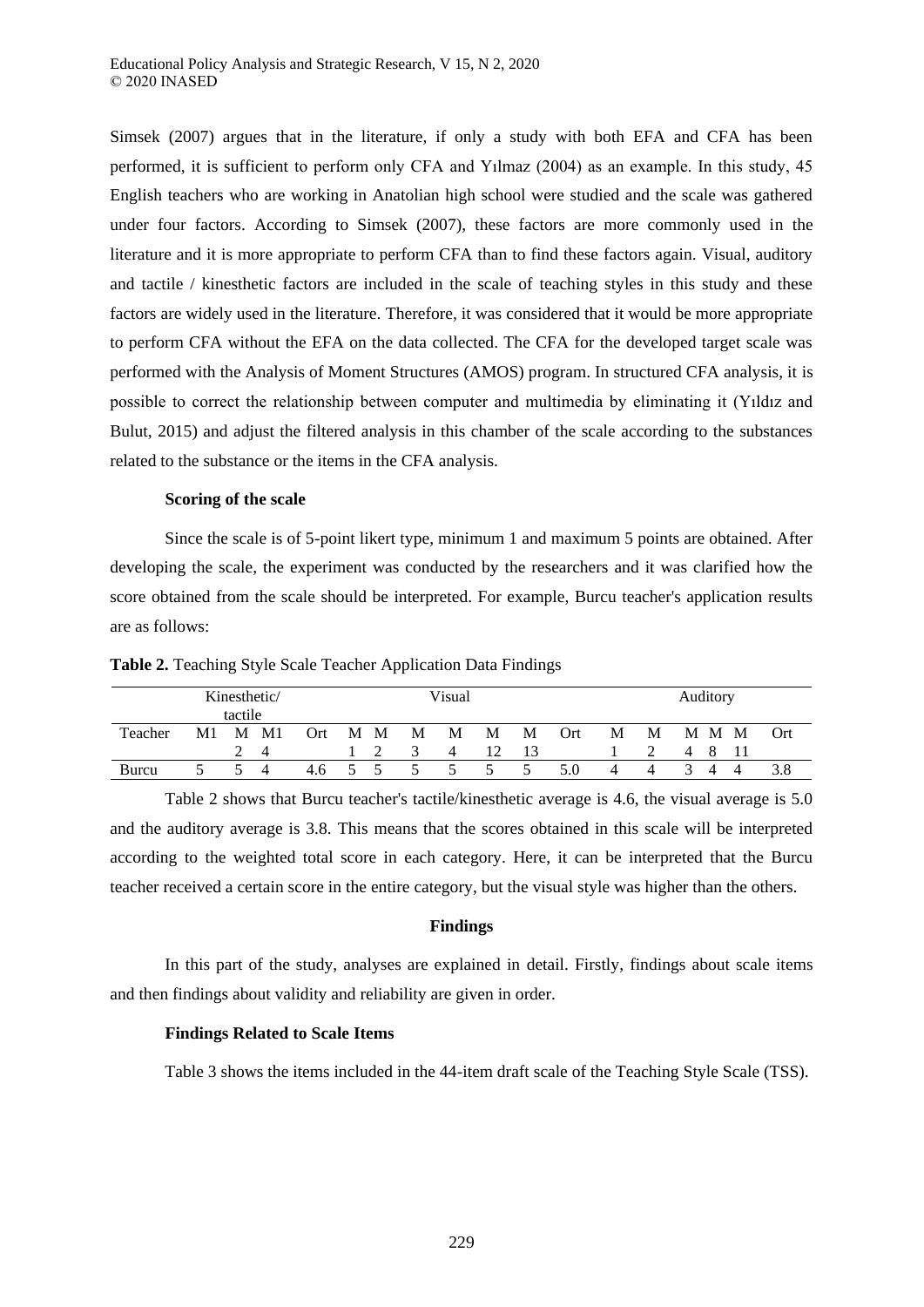| Code           | Draft Scale Item                                                                              |
|----------------|-----------------------------------------------------------------------------------------------|
| V <sub>1</sub> | I underline what I read.                                                                      |
| V <sub>2</sub> | I like to use colored pencils when taking notes.                                              |
| V <sub>3</sub> | I take notes while listening to an important topic.                                           |
| V <sub>4</sub> | I use keywords while I am talking about a subject.                                            |
| V <sub>5</sub> | When there's a concept I have to remember, I hang it where I can see it all the time.         |
| V <sub>6</sub> | I use my own symbols instead of the symbols used by others.                                   |
| V <sub>7</sub> | While solving the problem, I write the required and given things with colored pencils.        |
| $V_8$          | I'm sensitive about my students using colored pencils.                                        |
| V <sub>9</sub> | When entering a new topic, I first read the topic to my students.                             |
| V 10           | I try to keep the lecture notes concise and concise.                                          |
| V 11           | I understand what I read better than what I hear.                                             |
| V 12           | While I am teaching, I transform knowledge and concepts into symbols and pictures.            |
| V 13           | I illustrate the complex subject and draw appropriately.                                      |
| V 14           | I need eye contact when communicating.                                                        |
| V 15           | When I read aloud, what I read is more in my mind.                                            |
| V 16           | While I am describing a new topic, I use related symbols.                                     |
| V 17           | I like to plan in my daily life and while I am lecturing.                                     |
| V 18           | I like to organize my responsibilities myself.                                                |
| K/T1           | While I am teaching, I prefer to stand up and move my whole body.                             |
| $K/T$ 2        | When I build a model, I like to disassemble and move parts.                                   |
| $K/T$ 5        | I prefer to sit in the front row while listening to the conference.                           |
| $K/T$ 3        | I enjoy sharing the extra information I know about the subject with my students.              |
| $K/T$ 4        | I like printing and bold writing.                                                             |
| $K/T$ 6        | I move my body when expressing myself (hands, arms).                                          |
| $K/T$ 7        | I like walking back and forth while lecturing.                                                |
| $K/T$ 8        | I can sit at the desk, on the floor, on the couch or anywhere I think I am comfortable when I |
|                | lecture.                                                                                      |
| K/T9           | I don't prefer to sit in a chair while I am lecturing.                                        |
| K/T 10         | Sitting in the same place for a long time distracts me.                                       |
| $K/T$ 11       | It is said that I am a talkative person at school and in my daily life.                       |
| K/T 12         | I enjoy teaching.                                                                             |
| K/T 13         | Playing with my pen does not distract me while I am lecturing.                                |
| K/T 14         | I often use facial expressions in lectures.                                                   |
| A 1            | I like to listen to music.                                                                    |
| A <sub>2</sub> | What I hear remains more in my mind.                                                          |
| A <sub>3</sub> | It is said that I speak harmoniously.                                                         |
| A <sub>4</sub> | I understand what I hear better than what I read.                                             |
| A 5            | Instead of reading the subject, I prefer to listen to my students.                            |
| A 6            | When communicating, I can understand the other person without the need for eye contact.       |
| A 7            | I often repeat a concept that should be remembered.                                           |
| $\mathbf{A}$ 8 | I read the subject aloud while repeating the subject.                                         |
| A 9            | I can easily distinguish between human voices.                                                |
| A 10           | I describe concepts in melodies that I invented.                                              |
| A 11           | I read the question aloud while solving the problem                                           |
| A 12           | I like to make voice recordings.                                                              |

**Table 3.** Items included in the draft scale of the TSS.

When table 3 is examined, there are 18 visual, 12 auditory and 14 kinesthetic/tactile items.

The CFA results of the scale developed in this study are shown in Figure 2 and table 4.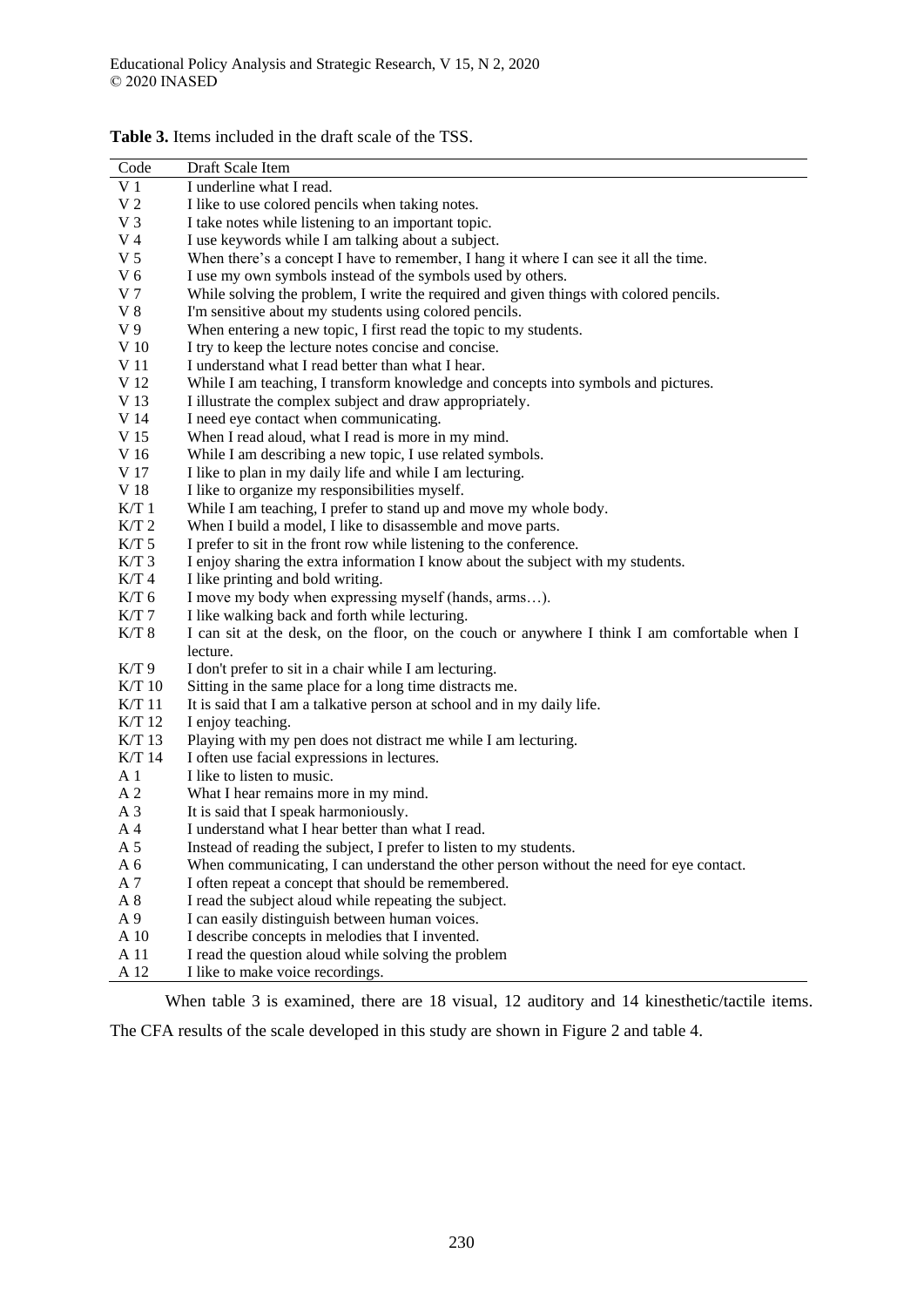

**Figure 2.** AMOS data analysis

According to Figure 2, there are 3 factors in total: tactile / kinesthetic, auditory and visual categories. There are 6 items under visual factor (V1, V2, V3, V4, V12, V13), 5 items under auditory factor (A1, A2, A4, A8, A11) and 3 items under tactile/kinesthetic factor (K/T1, K/T2, K/T14). The results of the AMOS analysis in Figure 2 are given in Table 4 and Table 5.

**Table 4.**AMOS analysis values in the scale

| Code (Order no) | Factor loading $(\lambda)$ | t    | $R^2$ |
|-----------------|----------------------------|------|-------|
| V 1 $(2)$ *     | .62                        | 11.5 | .52   |
| $V$ 2 (3)       | .56                        | 11.5 | .52   |
| $V_3(4)$        | .80                        | 11.5 | .44   |
| $V$ 4 (5)       | .76                        | 11.1 | .44   |
| V12(11)         | .49                        | 9.9  | .14   |
| V13(12)         | .54                        | 10.5 | .29   |
| A1(8)           | .48                        | 10.5 | .29   |
| A 2(9)          | .43                        | 7.5  | .37   |
| $A\,4(10)$      | .29                        | 6.5  | .37   |
| A 8(13)         | .33                        | 9.3  | .41   |
| $A$ 11 (14)     | .63                        | 10.3 | .41   |
| K/T 1(1)        | .64                        | 10.3 | .63   |
| K/T 2(7)        | .81                        | 18.9 | .81   |
| $K/T$ 14 (6)    | .73                        | 14.8 | .79   |

\* The numbers in parentheses are the order numbers in which the items are included in the final scale.

|  |  |  |  | Table 5. CFA result of teaching style scale |  |  |
|--|--|--|--|---------------------------------------------|--|--|
|--|--|--|--|---------------------------------------------|--|--|

| Model | <b>__</b><br>′sd                  | 1 S E<br>'NA<br>∸ | <b>ADI</b><br>⊷<br>- 1 | VNFI      | T<br>NH<br>. . | GFI      | RMR |  |
|-------|-----------------------------------|-------------------|------------------------|-----------|----------------|----------|-----|--|
|       | $.081/68 = 3.20$<br>R<br>$\sim$ 1 | .06               | ∩£<br>. <i>.</i>       | o۵<br>ر ر | . .            | .<br>ں ر | .04 |  |

In the DFA analysis, fit indices were examined and modifications were made between the items in visual factor 15, 14, 4, 3, 1, and 2, and 12, 9, 4 and 2 items in the auditory factor. Chi-square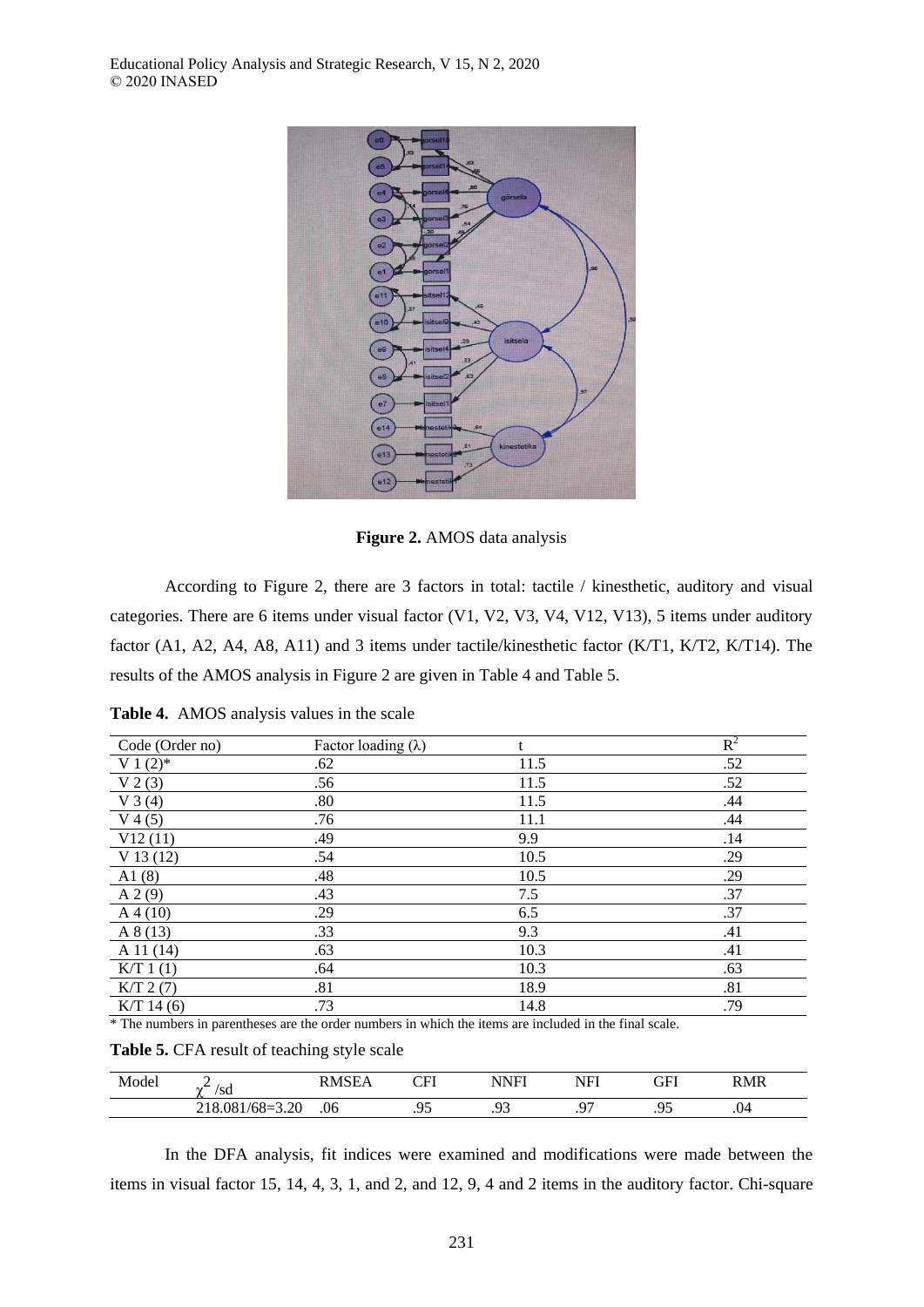statistics show a perfect fit if  $\chi$ 2 / df <2 and an acceptable fit if  $\chi$ 2 / df <5 (Erkorkmaz, Etikan, Demir, Ozdamar and Sanisoglu, 2013). Therefore, this result is acceptable.  $RMSEA = 0.06$ , CFI = 0.95, NNFI  $= 0.93$ , NFI = 0.97, GFI = 0.95. In the interpretation of the values, the study by Meydan and Sesen (2015, pp. 32-34) was taken as reference. It is acceptable values of 0.8 and above for Goodness of Fit Index (GFI); 0.95 and above for Comparative Fit Index (CFI). Root Mean Residual (RMR) and *Root Mean Square Error of Approximation* (RMSEA) indicate that values less than 0.05 or 0.05 are excellent and values up to 0.08 are acceptable. However, it is stated that it is weak for values of 0.10 and above. The Non-Normed Conformity Index (NNFI) describes the perfect fit for values of 0.95 and higher and shows good fit for values of 0.90 and higher. As a result of these data, it can be said that the values in the table are acceptable.

### **Validity and Reliability Findings**

Cronbach's Alpha explains the correlation value due to the correlation between the items (Zinc, 2016, p. 89). This adjustment is done to determine the level of the relationship between the substances and the factors. While this correlation level is considered to be reliable in cases where Cronbach's Alpha value is 0.70 and above, this limit can be accepted as 0.60 value and above due to the low number of some scale items (Cinko, 2016, p. 89). The table on the reliability of the scale is given below (Table 6).

**Table 6.** Results of reliability analysis

| . . | %   | , ronhoch<br>Cronbach Alpha | Items<br>ി<br>W. |
|-----|-----|-----------------------------|------------------|
| 605 | 100 | $\neg\neg\neg$<br>.∪7       | . .              |

When Table 6 is examined, it is seen that the reliability coefficient of the scale is 0.877. At the same time, the reliability of the factors included in the scale was calculated and these values are given in Table 7.

**Table 7.** The results of the reliability analysis of the factors

| Factor              | Cronbach Alpha | N of Items |  |
|---------------------|----------------|------------|--|
| Visual              | .816           | 14         |  |
| Auditory            | .760           | 14         |  |
| Kinesthetic/tactile | .646           | 14         |  |

See that Table 7, it is seen that the reliability of the visual category items is 0.816, the auditory category items are 0.760 and the kinesthetic/tactile items are 0.646. It can be said that these values are at an acceptable level.

#### **Conclusion**

In this research, a scale was developed for teachers' teaching styles. The scale obtained is a total of 14 items. There is no reverse item on the scale and each item has a maximum of 5 and a minimum of 1 point. The scale, which has a total of 3 factors, consisting of tactile/kinesthetic, auditory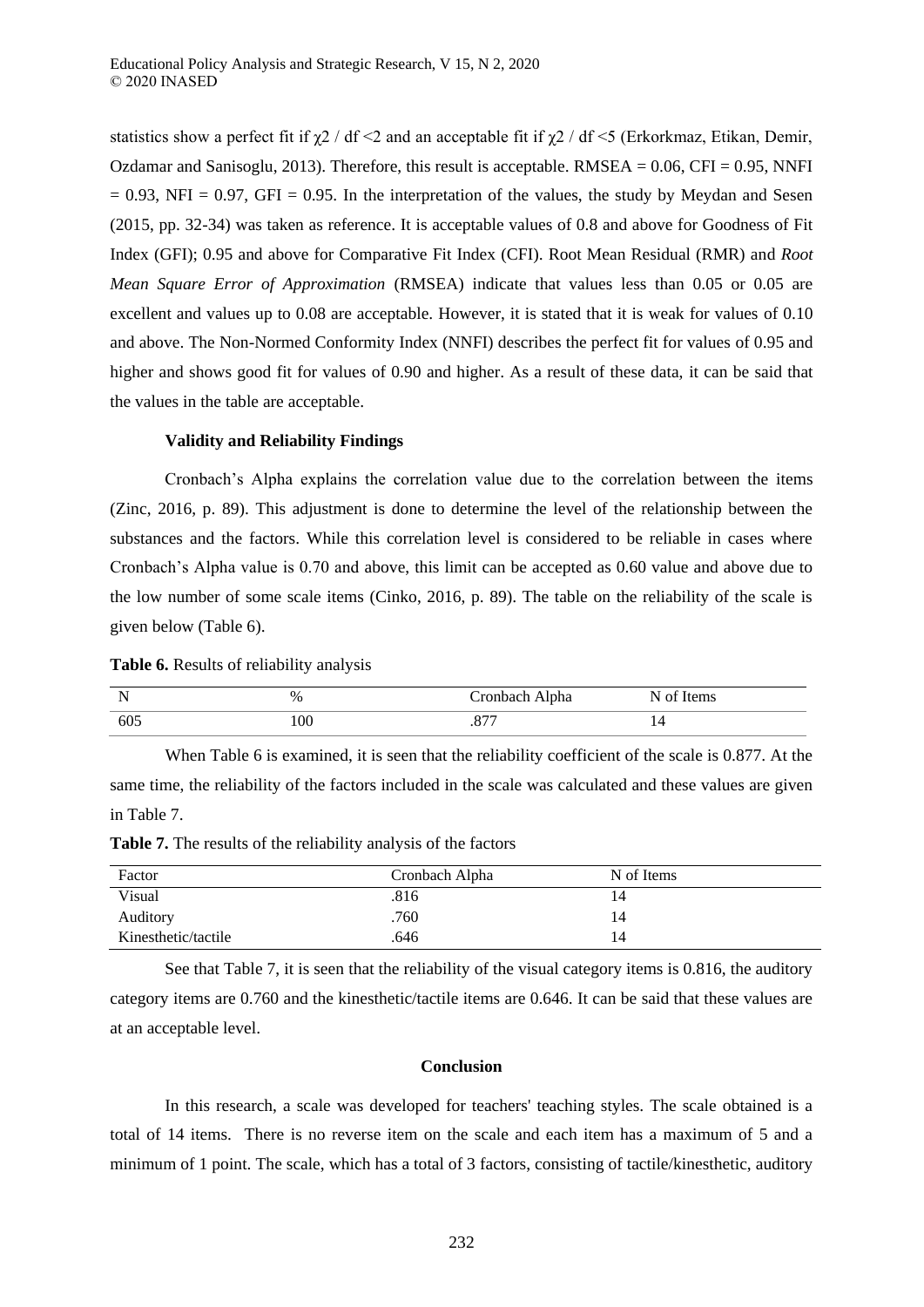and visual categories, consists of 6 items under visual factor, 5 items under auditory factor and 3 items under tactile/kinesthetic factor. Namely, each factor is represented by at least 3 items. The reliability coefficient of the scale was found to be 0.877. The reliability coefficients for the sub-factors are 0.816 for visuality, 0.760 for auditory and 0.646 for kinesthetic. This result shows that the scale is reliable.

As a result, the determination of the teaching styles of the teachers is of great importance for the planning, structuring and development of the education to be carried out. In this study, teacher styles were studied, and a scale was developed to help reveal styles. Findings of validity and reliability of the scale show that teachers can be used to determine their teaching styles. Moreover, there is no branch distinction for teachers. Since the scale is developed on teachers, if it is to be used outside this group, validity and reliability studies must be done again.

#### **Proposal**

During the process, it was noticed that the teachers did not have enough information about the subject. However, considering the effect of determining styles on student achievement, seminars or activities can be organized to raise teachers' awareness about styles.

In our country, it is seen that the scale development studies conducted for teaching styles are few. Scales can be developed for scale development studies for teaching styles. It is seen in the literature that learning styles contribute to students' academic studies.

#### **Disclosure statement**

No potential conflict of interest was reported by the authors.

#### **References**

- Adams, D. M. (2000). Learning and teaching styles. Collaborative action research report. Lanham, Maryland.
- Akgul, M. S. (2018). *The definition of the consciousness level of 3rd and 4th grade primary school studens about child rights: A scale development work* (Unpublised doctoral dissertation). Ondokuz Mayıs Universty, Samsun.
- Alakurt, T. & Keser, H. (2015). Developing a scale to measure knowledge sharing behaviors. *Kastamonu Education Journal, 24*(3), 1033-1054.
- Artvinli, E. (2010). Teaching styles of geography teachers. *Electronic Journal of Social Sciences*, *9*(33), 387-408.
- Balcı, A. (2007). *Sosyal bilimlerde arastırma Yontem, teknik ve ilkeler*. Ankara: Pegem A Yayıncılık.
- Beceren, S. (2004). *An Investigation into the Impact of Matched Learning, and Teaching Styles on Student Success in ELT Prep Classes* (Unpublished Master's thesis) Canakkale Onsekiz Mart University Institute of Social Science, Canakkale.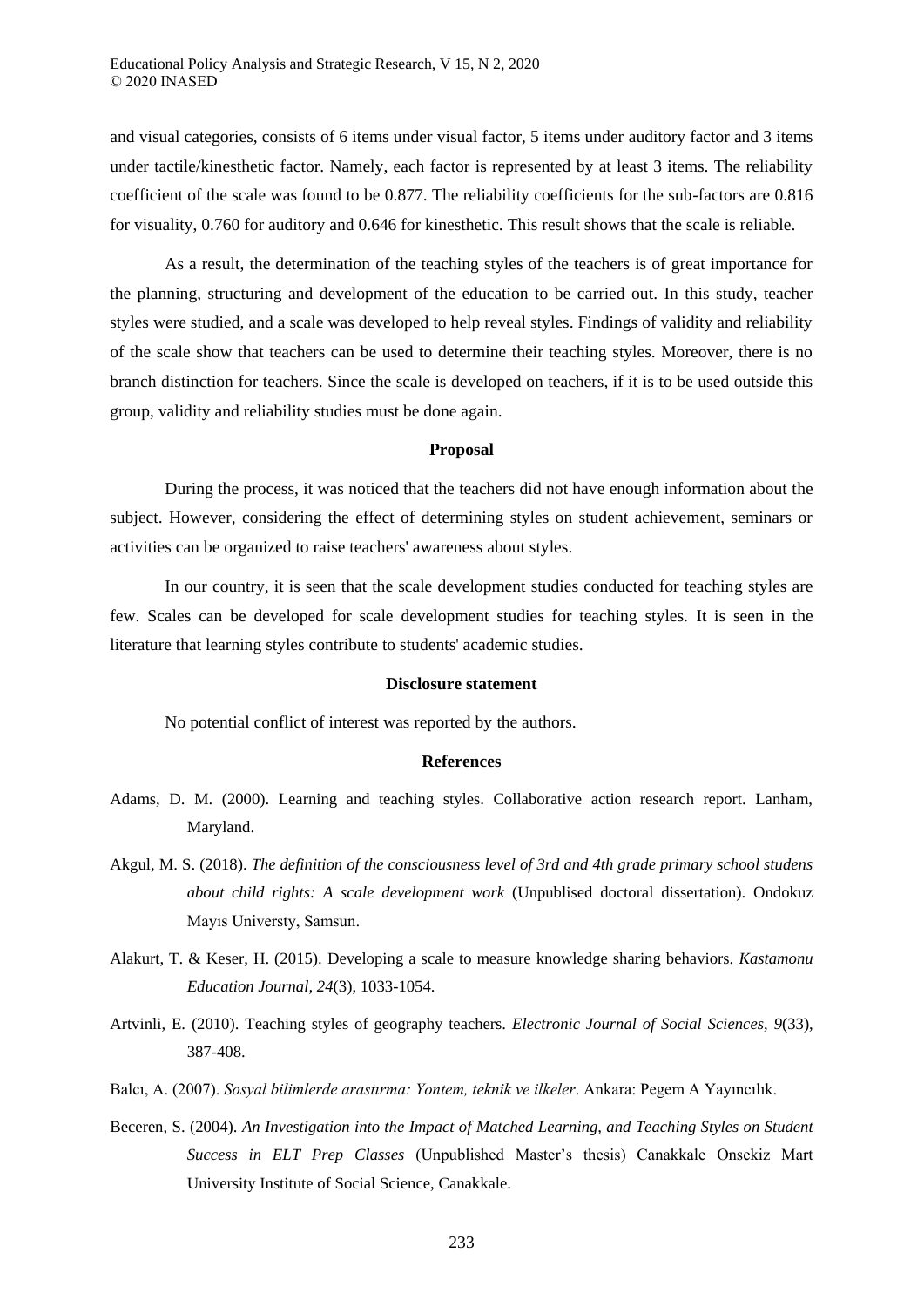- Bilgin, İ., Uzuntiryaki, E., & Geban, O. (2002). *Kimya ogretmenlerinin ogretim yaklasımlarının lise 1 ve*  lise 2. Sınıf ogrencilerinin kimya dersi basarı ve tutumlarına etkisinin incelenmesi. V. Ulusal Fen Bilimleri ve Matematik Egitimi Kongresi Bildirileri, ODTU Kultur ve Kongre Merkezi, Ankara.
- Buyukozturk, S., Cakmak, E. K., Akgun, O. E., Karadeniz, S., & Demirel, F. (2010). *Bilimsel arastırma yontemleri* (5th Ed.). Ankara: Pegem Yayıncılık.
- Brostrom, R. (1979). Training style inventory (TSI). *The 1979 annual handbook for group facilitators*, *8*, 92-98.
- Bryman, A., & Cramer, D. (2001). *Quantitative data analysis with SPSS Release 10 for Windows: A guide for social scientists*. London: Routledge.
- Canfield, A. A., & Canfield, J. S. (1976). *Instructional Styles Inventory: Form G-2*. Humanics Media.
- Child, D. (2006). *The essentials of factor analysis* (3rd Ed.). London: Continuum.
- Comrey, A.L. & Lee, H.B. (1992). A first course in factor analysis. Hillsdale, New Jersey: Erlbaum.
- Cresswell, J., W. (2005). *Educational research: Planning, conducting, and evaluating quantitative and qualitative research* (2nd Ed.). Ohio: Pearson.
- Cıkrıkcı, O. (2015). The validity and reliability study of the Turkish version of child and adolescents mindfulness measure (camm). *Kastamonu Education Journal, 24*(2), 905-916.
- Cokluk, O. Sekercioglu, G. & Buyukozturk, S. (2014). *Sosyal bilimler icin cok degiskenli istatistik spss ve lisrel uygulamaları* (3rd Ed). Ankara: Pegem Akademi.
- Durmus, B., Yurtkoru, E., S. & Cinko, M. (2016). *Sosyal bilimlerde SPSS'le veri analizi* (6. Baskı). İstanbul: Beta Yayınları.
- Dunn, R. & Dunn, K. (1979). Learning Styles / Teaching Styles: Should They… Can They… Be Matched? *Educational Leadership*, *36*(4), 238.
- Dunteman, G., H. (1989). *Principal components analysis*. London: Sage Publications.
- Ekici, G. (2003). *Ogrenme stiline dayalı ogretim ve biyoloji dersi ogretimine yonelik ders planı ornekleri* (1st Ed.). Ankara: Gazi.
- Ellis, S., S. (1979). Models Of Teaching: A Solution To The Teaching Style/Learning Style Dilemma. *Educational Leadership*, *36*(4), 274-277.
- Erkorkmaz, U., Etikan, İ., Demir, O., Ozdamar, K., & Sanisoglu, S. Y. (2013). Comfirmatory factor analysis and fit indices: Review. *Turkey Clinics Journal of Medical Sciences*, *33*(1), 210-223.
- Ertekin, E. (2005). *A study on learning styles and teaching styles* (Unpublised doctoral dissertation). Selcuk Universty Graduate School Of Natural Sciences, Konya.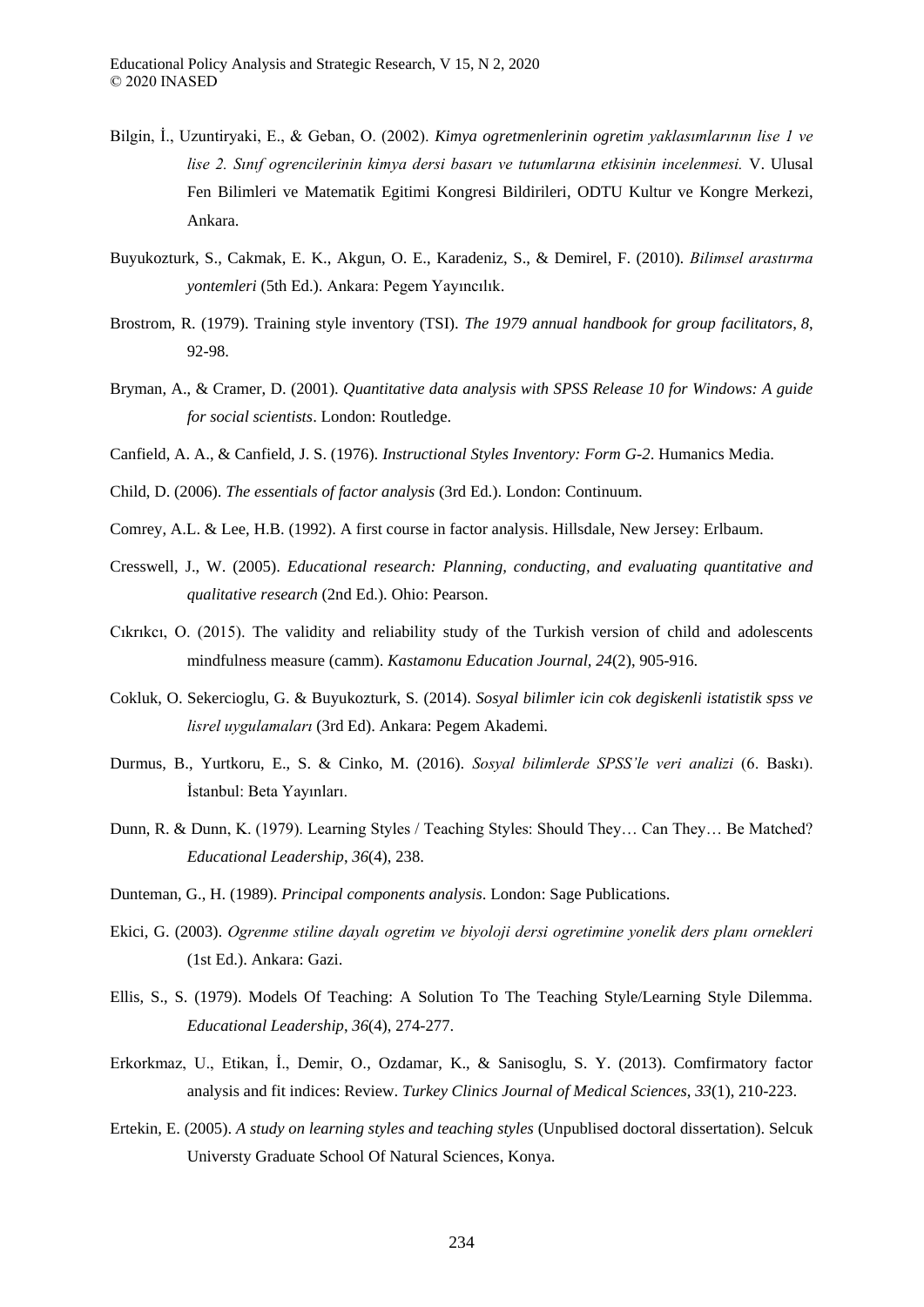- Felder, R. M., & Henriques, E. R (1995). Learning and teaching styles in foreign and second language education. *Foreign Language Annals, 28*(1), 21–31.
- Felder, R. M., & Siverman L. (1988). Learning and Teaching Styles in Engineering Education. *Engineering Education*, *78*(7), 674-681.
- Fischer, B. B., & Fischer, L. (1979). Styles In Teaching And Learning. *Educational Leadership*, *36*(4), 245-254.
- Fraenkel, J. R., Wallen, N. E., & Hyun, H. H. (2012). *How to Design and Evaluate Research in Education*  (pp. 166-83). New York: McGraw-Hill.
- Gencel, I., E. (2013). Turkish studies-International Periodical For The Languages. *Literature and History of Turkish or Turkic*, *8*(8), 635-648.
- Grasha, A., F. (1996). Teaching with style: The integration of teaching and learning styles in the classroom. *Essays on Teaching Excellence*, *7*(5), 319.
- Grasha, A., F. (2002). The Dynamics Of One-On-One Teaching. *College Teaching*, *50*(4), 139-146.
- Green, J. C., Krayder, H., & Mayer, E. (2005). Combining qualitative and quantitative methods in social inquiry. In B. Somekh & C. Lewin (Eds.), *Research methods in the social sciences* (pp. 275- 282). London: Sage Publications.
- Gul, S. & Sozbilir, M. (2015). Thematic content analysis of scale development studies published in the field of science and mathematics education. *Education and Science, 40(178)*, 85-102.
- Guven, M., Cardak, C. S., Sever, D., & Vural, L. (2008). *urkiye'de ogrenme stillerine iliskin yapılan arastırmaların kullanılan envanterler boyutunda incelenmesi.* II. In International Conference on Educational Sciences, Department of Educational Sciences Faculty of Education Eastern Mediterranean University, Famagusta, North Cyprus.
- Guven, M., Polat, M., Yıldızer, G., Sonmez, T.& Yetim, N. (2016). An Examination of The researches related to teaching styles Measurement Instruments. *International Journal of Curriculum and Instruction Studies*, *6*(11), 117–138.
- Hacıomeroglu, G., & Sahin Taskın, C. (2010). Preservice teachers' attitudes towards teaching profession in primary and secondary education. *Journal of Kirsehir Education Faculty*, *11*(1), 77-99.
- Huang, J. (2009). What happens when two cultures meet in the classroom?. *Journal of Instructional Psychology*, *36*(4), 335-342.
- İlhan, N., Sekerci, A. R., Sozbilir, M., & Yıldırım, A. (2013). The development of teachers attitude scale towards educational research: the validity and reliability study. *Western Anatolia Journal Of Science*, *4*(8), 31-57.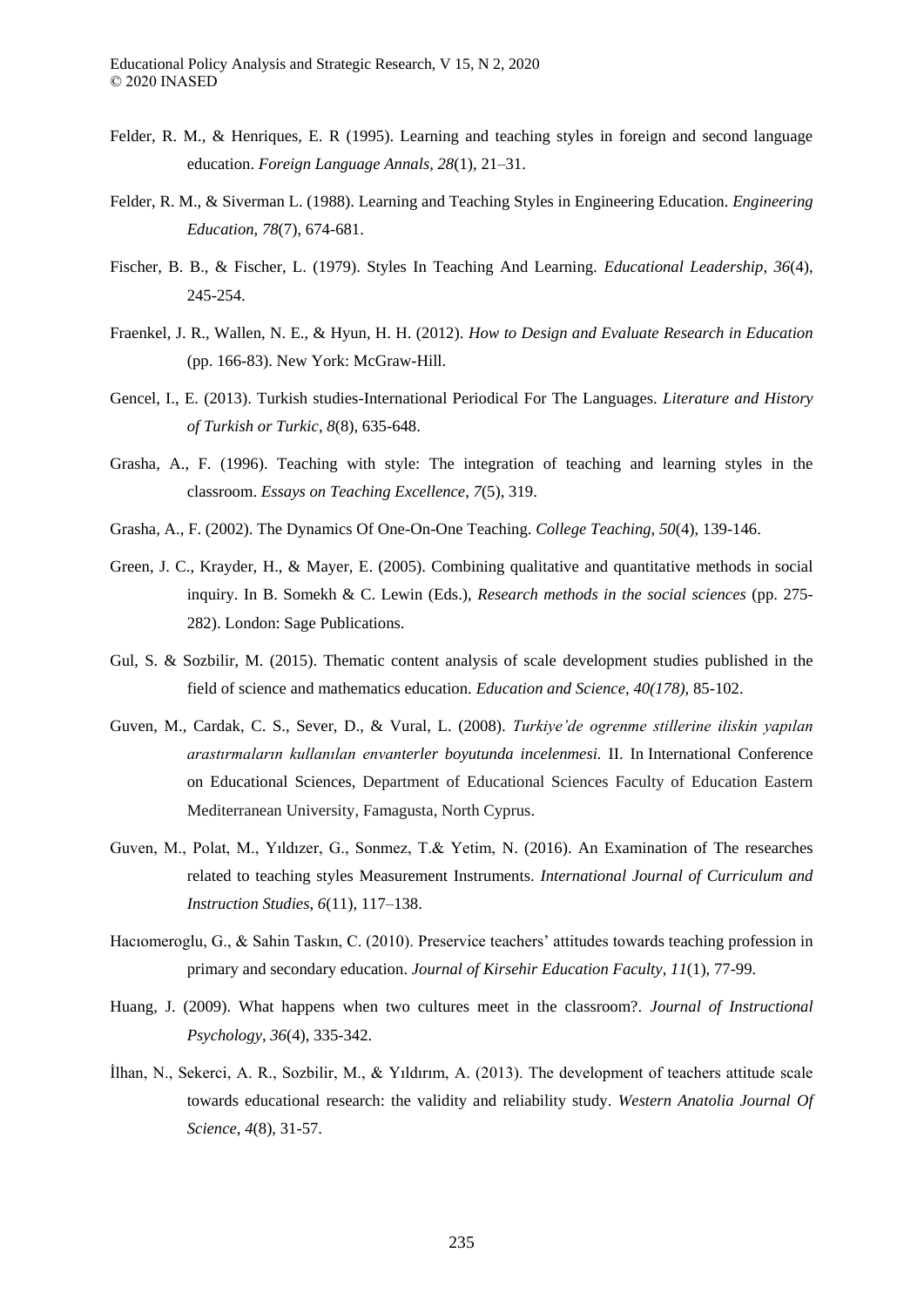- İnce, M. L., & Hunuk, D. (2010). Experienced physical education teachers' use and perceptions of teaching styles during the educational reform period. *Education and Science*, *35*(157), 129-139.
- Karatas, E. (2004). *Bilgisayara giris dersini veren ogretmenlerin ogretme stilleri ile dersi alan ogrencilerin ogrenme stillerinin eslestirilmesinin ogrenci basarısı üzerindeki etkisi* (Unpublished Master's Thesis). Gazi University Institute of Educational Sciences, Ankara.
- Keefe, J. W., & Ferrell, B. G. (1990). Developing a defensible learning style paradigm. *Educational leadership*. *48*(2), 57-61.
- Kolb, A., Y. (2005). *The Kolb learning style inventory–version 3.1 2005 technical specifications.* Boston, MA: Hay Resource Direct.
- Kucuktepe, E. S. (2007). *The relationships among kinds of self-construal, vocational efficacy perceptions and preferred teaching styles of elementary school teachers* (Unpublised doctoral dissertation). Yıldız Teknik University Institute of Social Science, Bolu.
- Johnson, B., & Christensen, L. (2004). *Educational research: Quantitative, qualitative and mixed approaches* (2nd Ed.). Sage: Pearson Education.
- McCarthy, B. (1997). A tale of four learners: 4MAT's learning styles. *Educational Leadership*, *54*(6), 46- 51.
- McMillan, J.H., & Schumacher, S. (2010). *Research in education: Evidence- Evidence-Based Inquiry* (7th Ed.). London: Pearson.
- Meydan, C. H., & Sesen, H. (2015). *Yapısal esitlik modellemesi AMOS uygulamaları* (2nd Ed.). Ankara: Detay Yayıncılık.
- Muijs, D. (2004). *Doing Quantitative Research in Education with SPSS*. Great Britain: Sage Publications.
- Reid, J. M. (1987). The learning style preferences of ESL students. *TESOL Quarterly*, *21*(1), 87-111.
- Sarıtas, E., & Sural, S. (2010). Grasha-Reichmann Learning and Teaching Style of The Scale Study Turkish Adaptation. *E-Journal of New World Science Academy. 5*(4), 1227-1242.
- Soloman, B. A., & Felder, R. M. (2005). Index of learning styles questionnaire. *North Carolina State University.* Retrieved May 14, 2019 from: *http://www. engr. ncsu. edu/learningstyles/ilsweb. html*
- Simsek, N. (2002). BİG 16 learning modality inventory*. Educational Sciences and Practice*, *1*(1), 33-47.
- Uredi. L. (2006). *Investigation of primary education teachers' teaching profession perceptions with respect to teaching styles preference* (Unpublished doctoral dissertation). Marmara University Institute of Educational Science, İstanbul.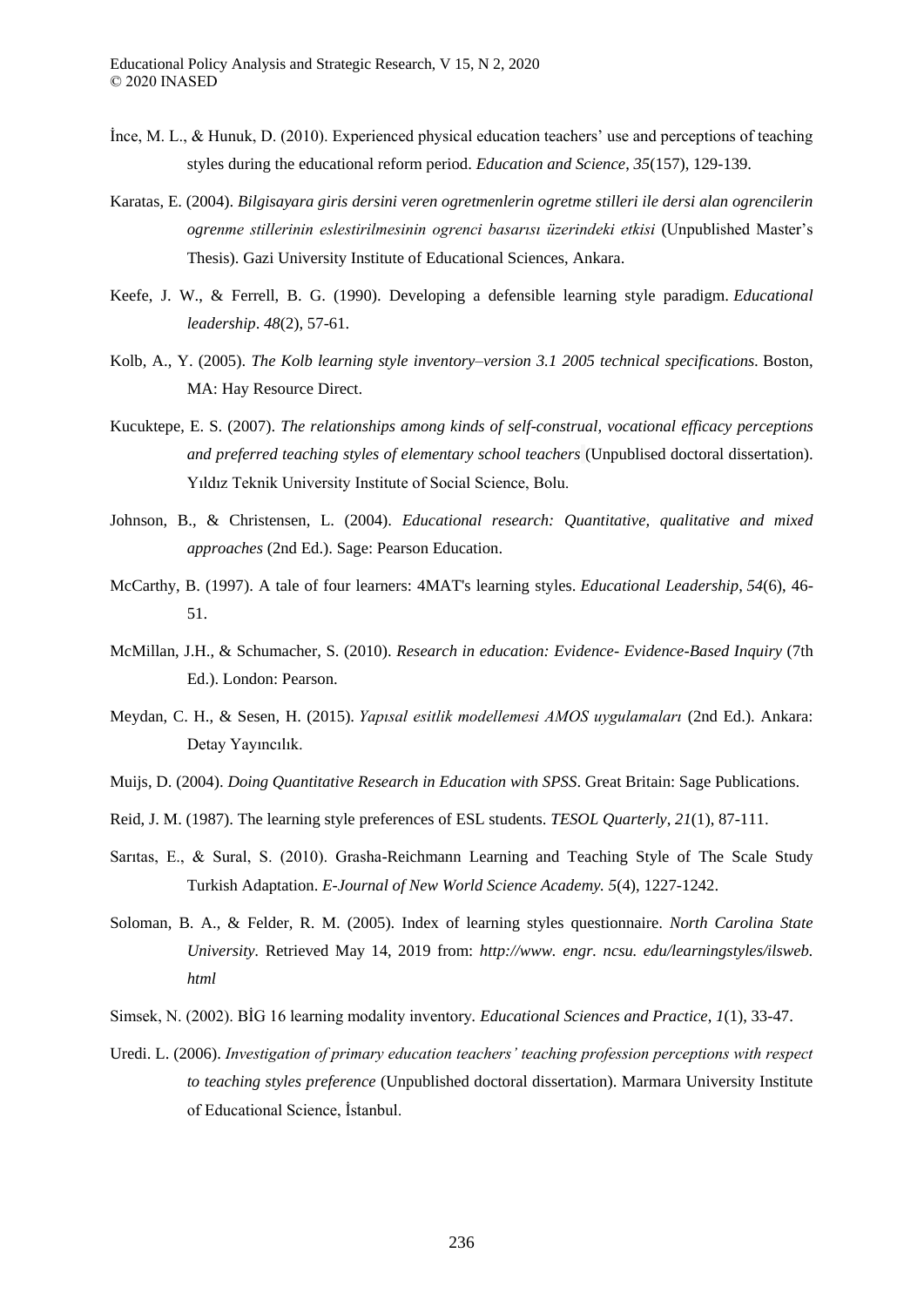- Uredi, L., & Uredi, I. (2007). Primary School Teachers' Perceptions about Teaching Profession as Predictive of Teaching Style Preferences. *Mersin University Journal of the Faculty of Education, 3*(2), 133-144.
- Yıldırım, A., & Simsek, H. (2005). *Sosyal Bilimlerde Nitel Arastırma Yontemleri* (5th Ed.). Ankara: Seckin Yayıncılık.
- Yıldız, M., & Bulut, A. (2016). Reading self-perception scale: validity and reability study. *International Journal of Eurasia Social Science,7*(22), 311-326.
- Yılmaz, B. (2004). *Comparison and contrast of the learning styles of the prep class students and the teaching styles of the English teachers at some Anatolian high schools* (Unpublished master's thesis). Gazi University Institute of Educational Sciences. Ankara.
- Yurtsever, M. (2009). *The development of parental attitudes scale for children's rights and the examination of parental attitudes for their children's rights in terms of different variables (*Unpublished doctoral dissertation). Retrieved March 18, 2009 from: https://katalog.marmara.edu.tr/eyayin/tez/T0061759.pdf
- Veznedaroglu, R. L., & Ozgur, A. O. (2005). Learning styles: definitions, models and functions. *Elementary Education Online*, *4*(2), 1-16.